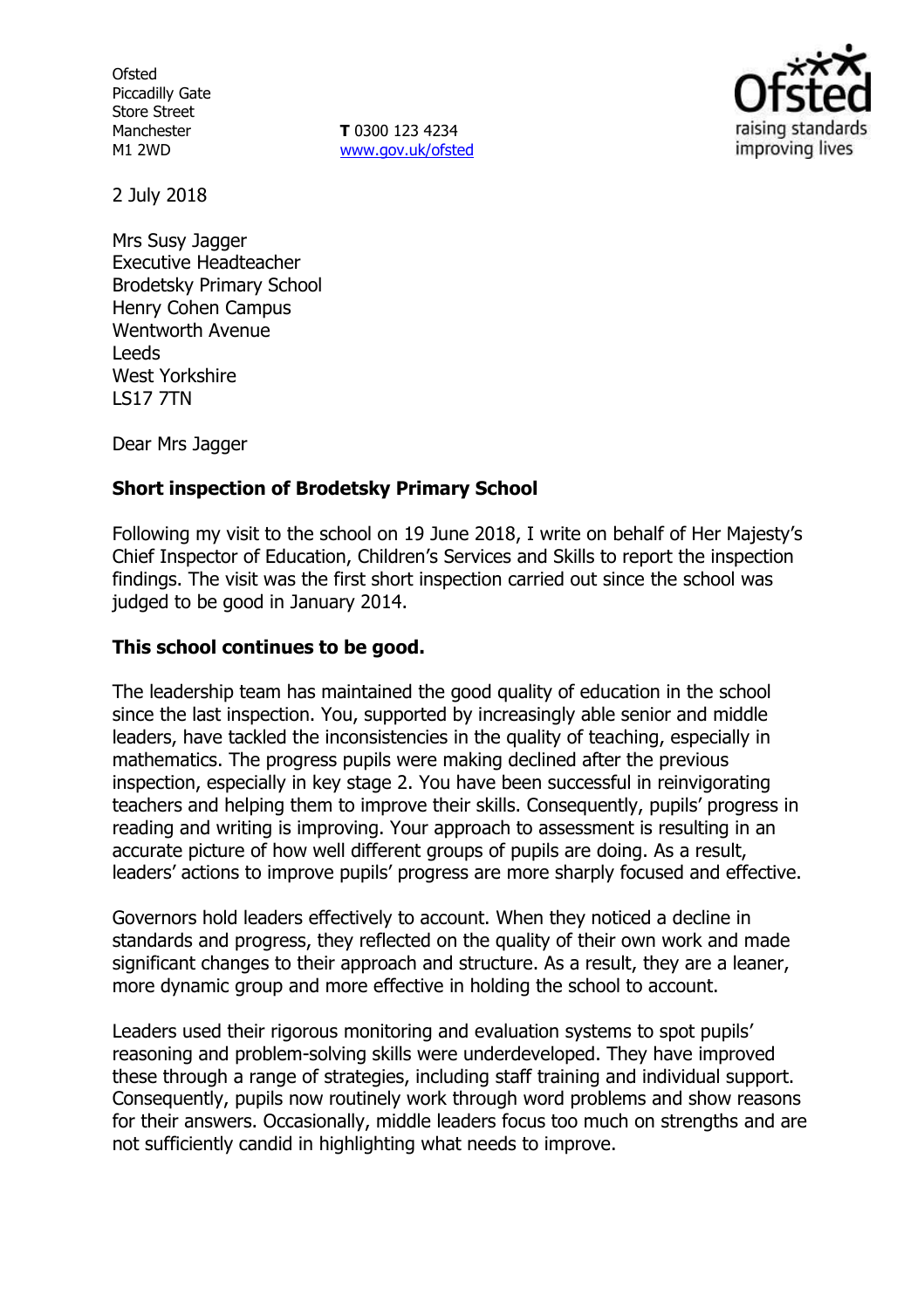

Since you were appointed in 2017, you have been successful in improving the school's engagement with parents so that the majority of parents are very supportive of the school. A few parents continue to be dissatisfied with the way the school handles their concerns. However, you and your staff are committed and effective in resolving any issues.

You and your team noticed that boys were not doing as well as girls in developing fluent reading and writing skills. You have reviewed the curriculum and made changes to make learning more exciting. Pupils have regular opportunities to apply their reading, writing and mathematical skills across different subjects. As a result, boys are more engaged and enthusiastic about their learning. Boys' writing is improving quickly.

You and your staff have used the pupil premium funding well to help individual pupils. For example, pupils have benefited from small group work to improve their reading skills, while others have made gains improving their confidence because of adults' careful work with them in the nurture group. However, leaders' plans and evaluations of the effectiveness of this work are underdeveloped. This hampers leaders and governors in evaluating the impact the funding is having on improving the outcomes for disadvantaged pupils.

Your work to ensure that the most able pupils are challenged more consistently has had some success. Teachers typically expect the most able pupils to take on challenging tasks. However, this work has not had sufficient impact on making sure the most able pupils reach the higher standards. You recognise there is more to do to raise teachers' expectations of what most-able pupils can do. Teachers' questioning skills are generally sound, but not sufficiently probing to get the best from the most able pupils.

### **Safeguarding is effective.**

The leadership team has ensured that all safeguarding arrangements are fit for purpose. Staff are confident about spotting the signs and symptoms which could indicate pupils are at risk of harm. They know how to make referrals and do so in a timely fashion. Leaders follow up referrals thoroughly and make pupils' safety their priority. You and your leaders do not give up when there are delays in getting support from external agencies. Your staff are dogged in finding other sources of support by working with the local authority or various charities so that pupils and their families are well supported.

You responded quickly when a recent audit of the school's safeguarding systems identified internet safety as an area for improvement. The pupils I spoke with were able to describe how to keep themselves safe online because of assemblies and lessons focused on this aspect.

Leaders have had marked success in reducing the number of pupils who are persistently absent, from being well above the national average in 2016, to well below this academic year.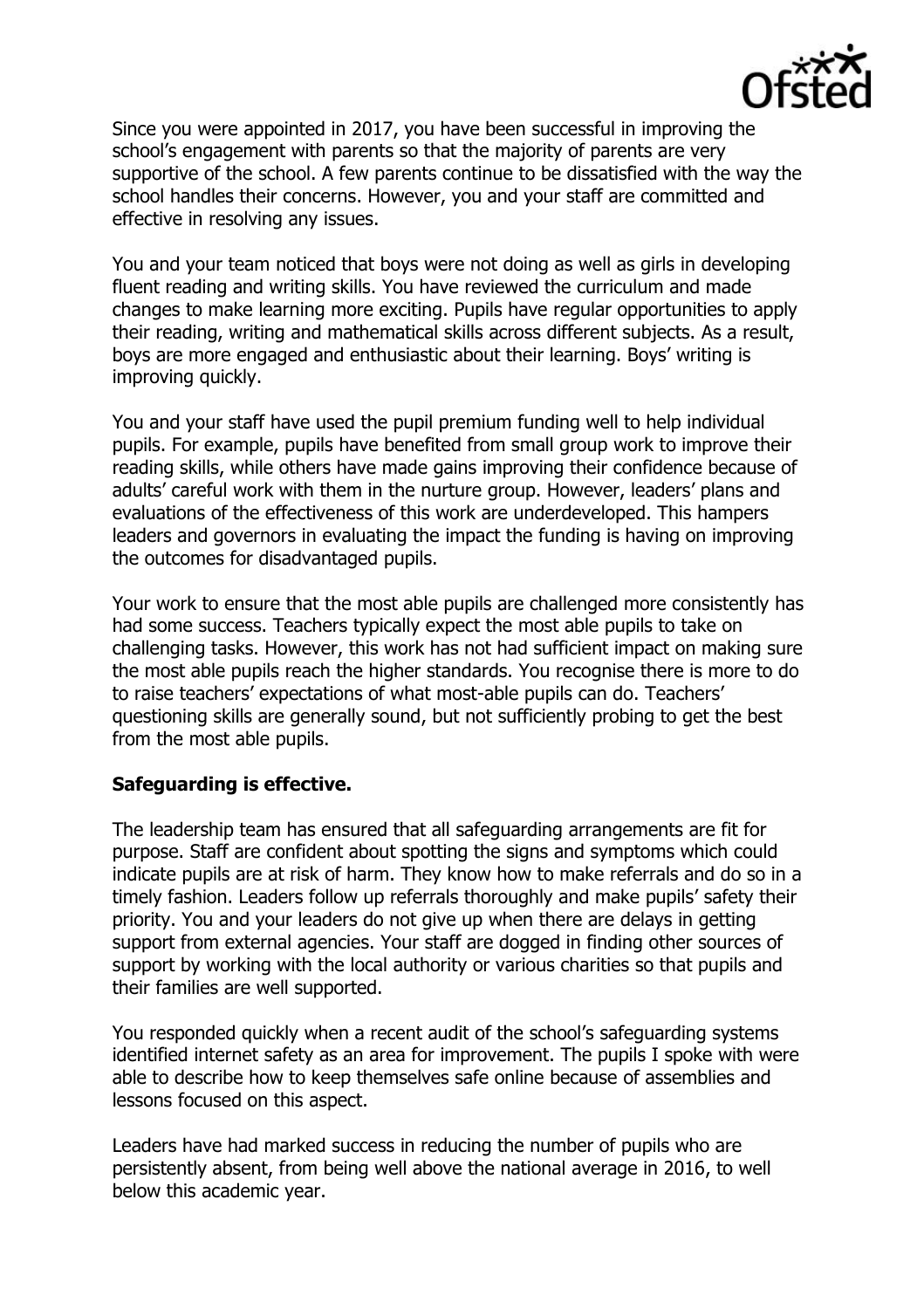

# **Inspection findings**

- Teachers are using the new curriculum to find new ways of making learning interesting and fun. Pupils read classic texts and explore the themes within them across different subject areas. For example, pupils in Year 6 have been reading 'Goodnight, Mr Tom' and have produced high-quality writing about what life was like for evacuees. Boys are finding this approach motivating. When we looked in books we noted some marked improvements in the quality and range of boys' writing.
- Children in the early years make a strong start in developing their reading and writing skills. There are opportunities to read and write throughout the provision. Children can explore writing with different materials whatever the activity. For example, children were exploring materials gathered from a wood in the outside area. They used feathers, twigs, water and paint to write while adults skilfully encouraged them to use letters they had learned in the classroom.
- **Pupils are developing a love of reading. There are plenty of resources available** for pupils to practise their reading skills or simply get stuck into a good book. Teachers guide pupils effectively to books that are matched to their ability. When I heard pupils read they were able to use their phonics skills effectively to tackle unfamiliar words and spoke enthusiastically about reading.
- Disadvantaged pupils are also improving their reading, writing and mathematical skills. While the school's information shows there are some differences between the progress they make and that of their peers, this varies from year to year. When we looked at the school's plans and evaluations of how effectively the pupil premium funding is used, we agreed that they were not sufficiently detailed or evaluative. These lapses in sharp evaluation hamper how well you, other leaders and governors can judge the extent of improvements.
- Teachers have improved the level of challenge they provide for the most able pupils, but as we visited lessons, we noted that teachers' expectations are still not high enough. We noticed that teachers' questions are not routinely matched to pupils' ability nor were they sufficiently probing. When I looked at pupils' work with middle leaders we could see that there were times when the most able pupils were given unnecessarily scaffolded work. Middle leaders are accurate in their evaluations, but sometimes, do not give enough emphasis to areas which need improving.

# **Next steps for the school**

Leaders and those responsible for governance should ensure that:

- leaders' planning and evaluations of the use of the pupil premium are sharpened
- $\blacksquare$  teachers develop their questioning skills
- $\blacksquare$  teachers' expectations of what the most able pupils can achieve are more ambitious
- middle leaders' evaluations of teaching and learning are improved.